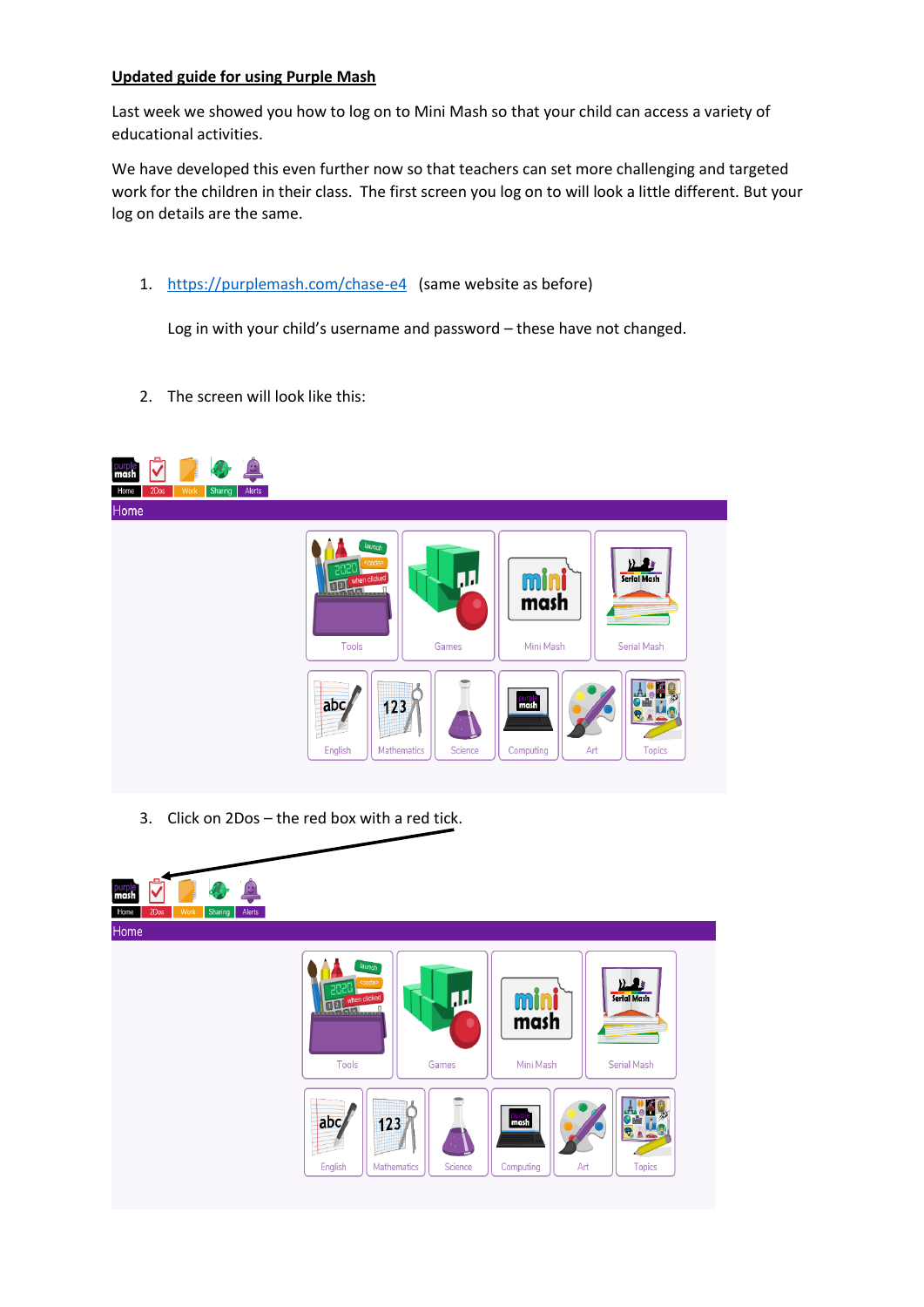4. The screen will look like this:

| 2Dos<br>Work<br>Sharing<br>Alerts<br>2dos Refresh                                                                                                                                       |
|-----------------------------------------------------------------------------------------------------------------------------------------------------------------------------------------|
| 2do: London Bus<br>Can you piece together this picture of a London Bus? Talk to your grown up about where the bus is going. Have you been on a bus? Where did you go?<br><b>B</b> Start |
| 2do: Aircraft<br>Can you match the pairs? You have to remember where the cards are to be able to make a pair. A pair means the two cards are exactly the same.<br><b>B</b> Start        |
| 2do: Palace<br>Can you draw a palace fit for a king or queen? Talk to your adult about who lives there.<br><b>B</b> Start                                                               |

5. Click on the activity that you want to complete. There is a note in the bottom right corner of each box to show how long you have left to complete the task.



6. Some activities need you to SAVE or HAND IN your work. You should do this by clicking the 3 white lines in the purple box and select save.<br> $\equiv$  ADC



7. When you HAND IN your work, you can leave a message for the teacher.

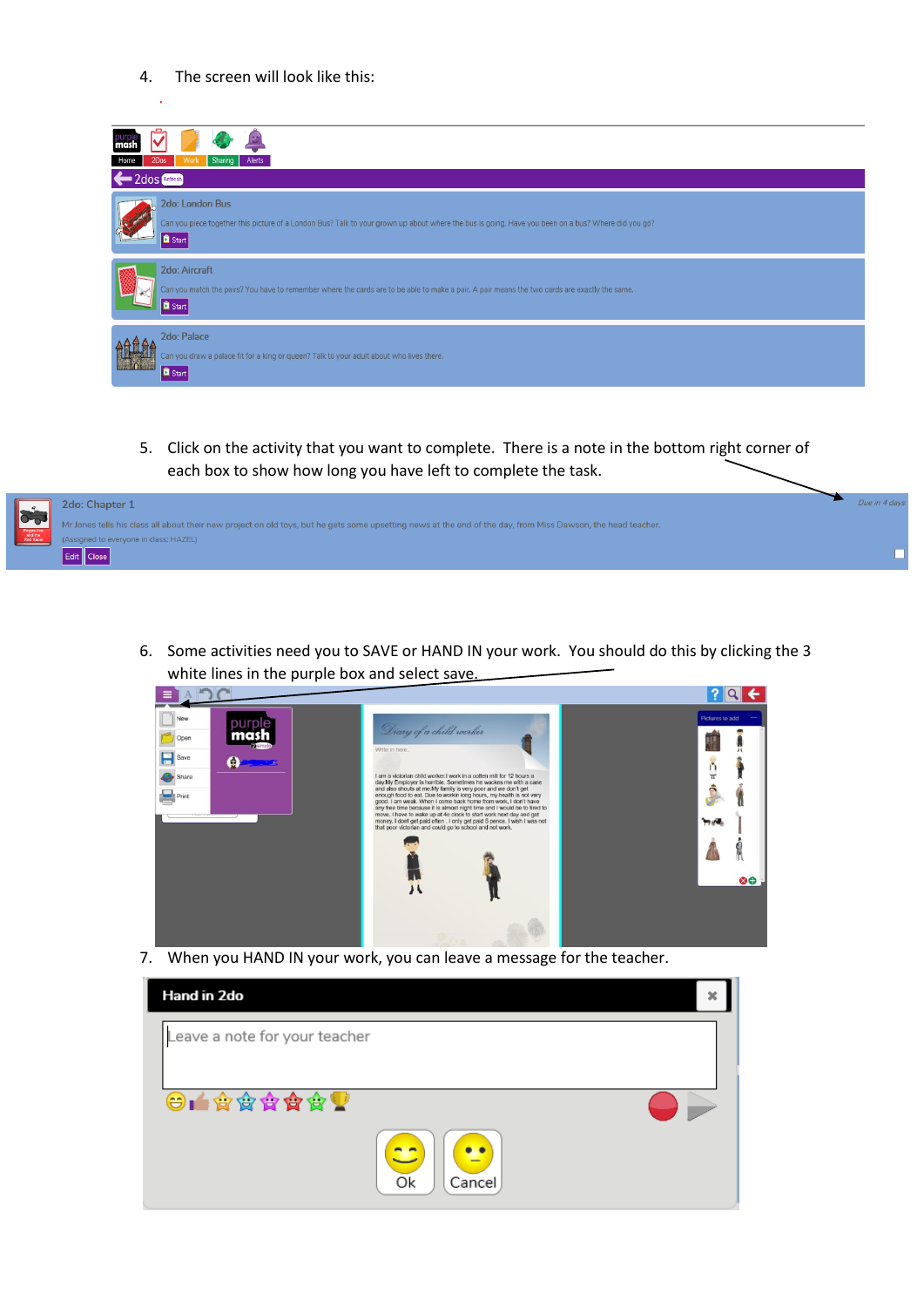8. You can still use Mini Mash by clicking on the Mini Mash picture.



9. In Mini Mash you can still use all of the activities and those that the teacher has put on the Pin for you.

**BUT Please make sure your work is saved in YOUR tray.** 

Look for the purple box with three white lines:  $\overline{\phantom{a}}$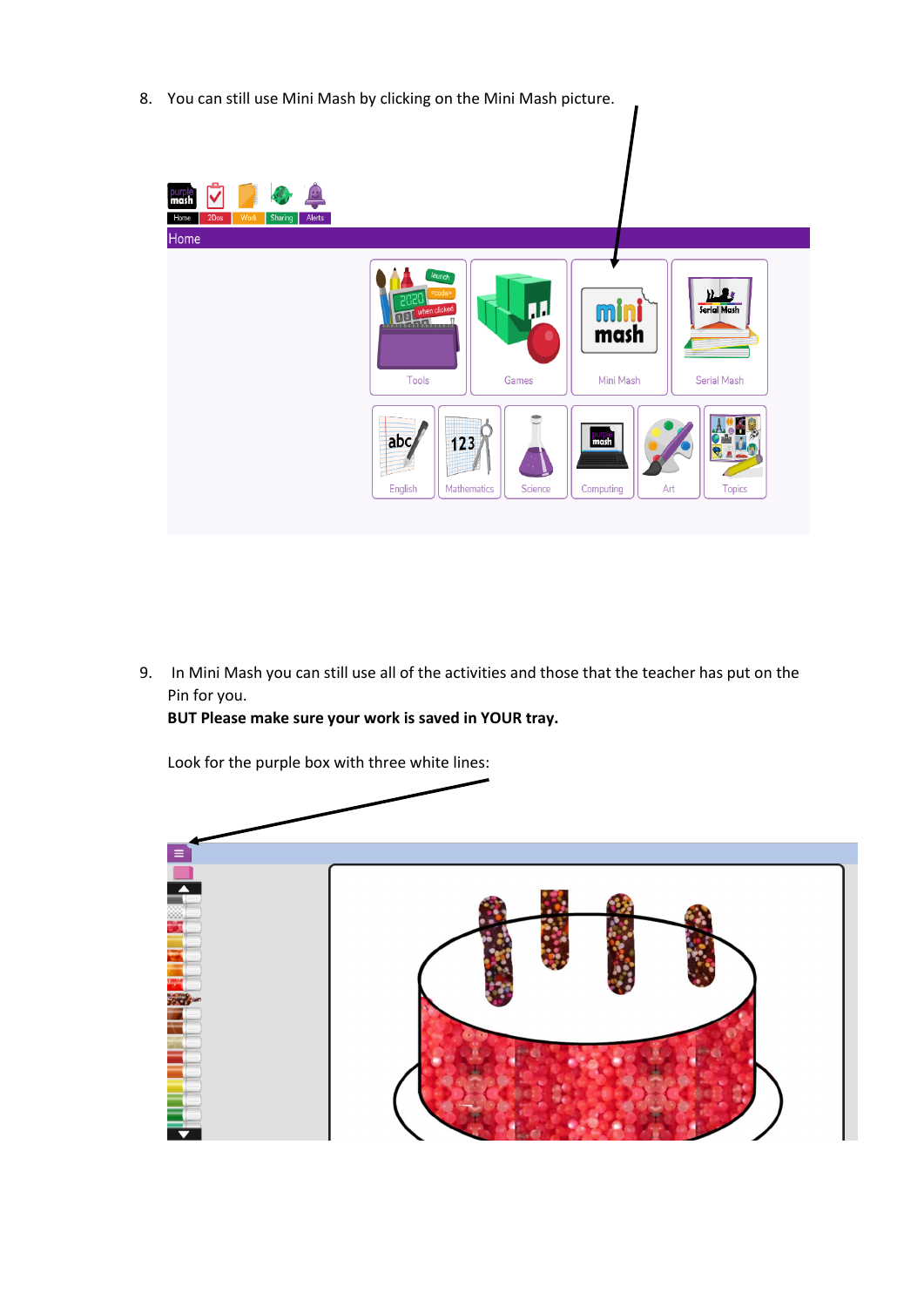

11. Click on My Tray to save your work.